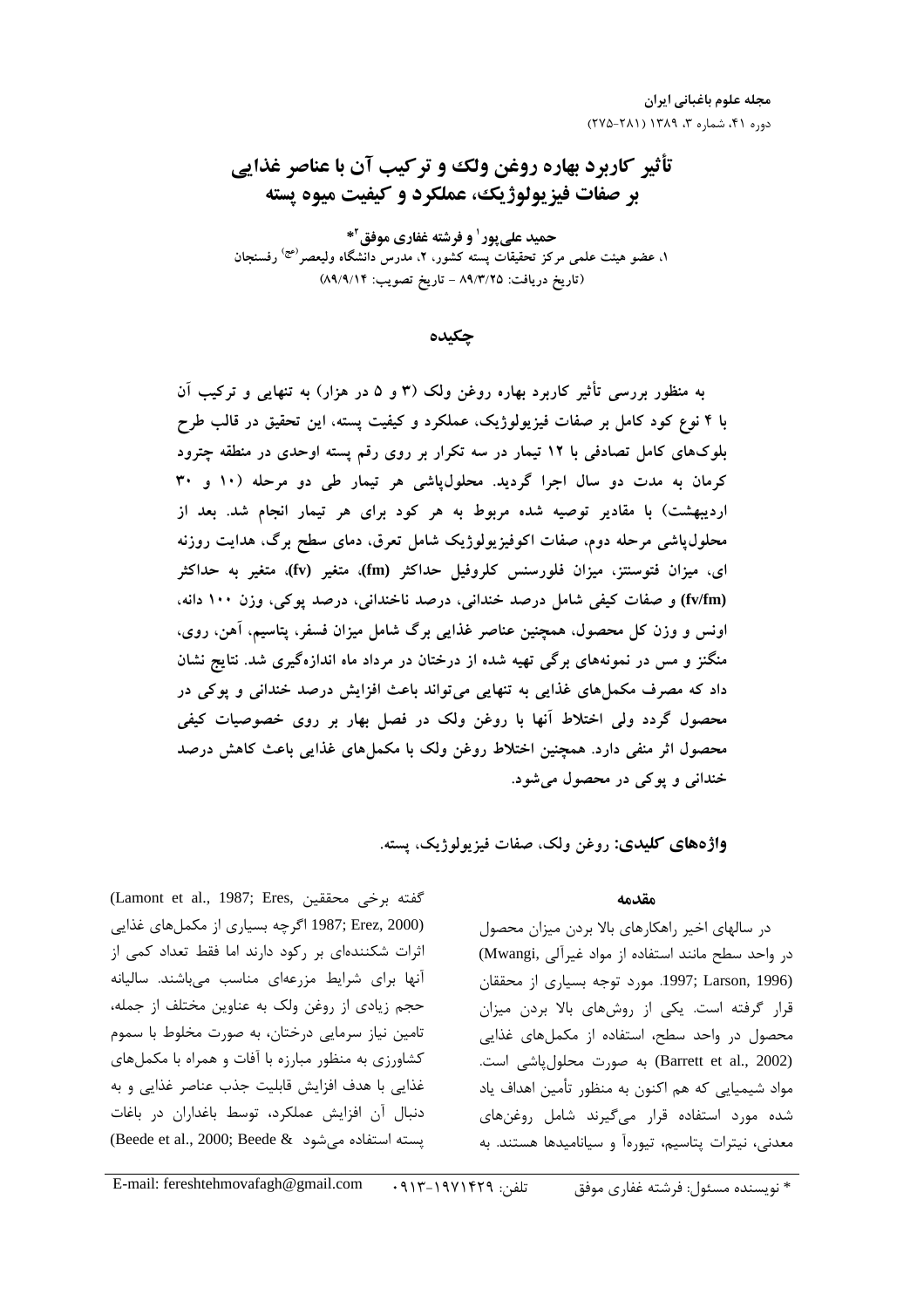به عبارتی استفاده از این روغن کارآیی جذب عناصر غذایی را در گیاه پسته بالا برد. اگرچه استفاده از غلظتهای بالای ۳ درصد روغن ولک به تنهایی در زمستان باعث خشکیدگی سرشاخهها و خروج شیره آوندی از محل تنه درخت می گردد (Javanshah & Alipour, 2003). تجربه نشان داده است كه رواج مصرف .<br>نوع خاصی از کود تنها بر اساس نتایج علمی صورت ; نمی گیرد. متأسفانه از جمله عواملی که در میزان رواج استفاده از نوع خاصی از کود و یا مکمل غذایی دخالت ; دارد می توان به توزیع کودها در شرکتهای کوچک محلي اشاره نمود (Ade Freeman, 2003). رواج مصرف روغن ولک نیز به نظر می<sub>،د</sub>سد تحت تأثیر این قاعده قرار گرفته است و دارای اساس علمی نیست. طرح تحقیقاتی حاضر انجام شد تا بتوان با استفاده از نتايج اين تحقيق، توصیههای لازم را در زمینه استفاده از روغن ولک، به باغداران ارائه نمود تا حداقل بتوان در مواردی از صرف هزینههای زیاد جهت کاربرد روغن ولک جلوگیری نمود.

# مواد و روشها

تحقيق حاضر در قالب طرح آماري بلوک کامل تصادفی' (RCBD) با ۱۲ تیمار در سه تکرار و با هدف بررسی تأثیر کاربرد بهاره روغن ولک و ترکیب آن با عناصر غذایی بر صفات فیزیولوژیک، عملکرد و کیفیت پسته رقم اوحدی، در شرایط اقلیمی چترود کرمان، انجام پذیرفت. باغ تحقیقاتی با مدیریت و شرایط یکسان، % دارای درختان حدوداً ۳۰ ساله، بافت خاک لوم شنی و تناوب آبیاری با آب شیرین ۳۵-۳۰ روز در نظر گرفته شد. محلول ٍاشی هر تیمار در دو مرحله با مقادیر توصیه شده مربوطه به هر کود برای هر تیمار تعیین شد (جداول ۱ و ۲).

1. Randomized Complete Block Design

-

Growth, 1998). در خصوص تأثیرات مثبت و منفی ۔<br>کاربرد مکملهای غذاِیی اختلاف نظر وجود دارد Chang & Sung, 2000). افزايش غلظت روغنهاي استفاده شده در باغات، به دلیل کاهش اکسیژن بافتها و تخمير، منجر به صدمه به گياه مي شود و اين مواد در شرایط مختلف اقلیمی، زراعی، اثرات متفاوتی را نشان می دهند به طوری که دمای بعد از تیمار، وضعیت تغذیهای درخت، مرحله نمو جوانه و مقدار سرمای دریافت شده نیز بر اثر بخشی این مواد تأثیر می *گ*ذارند. به عنوان مثال در صورتی که این گونه مواد پس از اتمام رکود به کار روند سبب تأخیر در رشد جوانهها خواهند (Bhatti et al., 2006; Shirazi, 2003; Saure, (1985). روغنهای معدنی باغبانی به طور گستردهای برای کنترل شکوفایی جوانهها در درختان سیب، گلابی، هلو و زردآلو استفاده می شوند. بنابر نظر Beede & Ferguson (2003) هرچه اندازه مولکولی روغن کمتر و خلوص آن بیشتر باشد، به مقدار زیادی خسارت گیاه را كاهش مى دهد. استفاده از روغن ولك در زمستان باعث ۔<br>تسریع در گلدھی، پکنواختی گلدھی، افزایش کمیت و كيفيت يسته مي شود (Beede & Growth, 1998). استفاده از روغن ولک، به صورت محلول یاشی زمستانه و نیز نیترات پتاسیم بر روی بعضی از درختان میوه به عنوان برطرفکننده قسمتی از نیاز سرمایی گزارش شده است. استفاده از روغن ولک همراه با بنزوات سدیم سبب افزایش وزن صد دانه و درصد خندانی به ترتیب به میزان ۲۴/۶ گرم و ۳/۶ درصد نسبت به تیمار شاهد (بدون محلول یاشی) شده است ,Javanshah & Alipour ( 2003. همچنین، استفاده از غلظتهای بالای ٣ درصد روغن ولک در ترکیب با نیترات پتاسیم به صورت محلول یاشی در بهمن ماه باعث افزایش غلظت ازت و یتاسیم جوانه گل نسبت به تیمار شاهد شد.

|  |  | جدول ١- معرفي تيمارهاي انجام شده |  |  |
|--|--|----------------------------------|--|--|
|--|--|----------------------------------|--|--|

| شماره تيمار | تعريف تيمار                           | شماره تيمار     | تعريف تيمار                         |
|-------------|---------------------------------------|-----------------|-------------------------------------|
| T1          | روغن ولک'، ۳در هزار                   | T7              | روغن ولک ۳ در هزار+ کود B ۲ در هزار |
| T2          | روغن ولک، ۵ در هزار                   | T8              | فقط کود A، ۲ در هزار                |
| T3          | روغن ولک، ۳ در هزار + کود A، ۲در هزار | T9              | فقط کود C، چهار در هزار             |
| T4          | روغن ولک، ۵ در هزار+ کود A، ۲ در هزار | T <sub>10</sub> | فقط کود D، چهار در هزار             |
| Т5          | روغن ولک، ۳ در هزار+ کود C، ۴ در هزار | T <sub>11</sub> | فقط کود B، ۲ در هزار                |
| T6          | روغن ولک،۳ در هزار + کود D، ۴ در هزار | T <sub>12</sub> | شاهد که با آب محلولپاشی شد          |

۱. روغن به دست آمده از نفت و مواد معدنی هیدروکربنه (VOLK: (mineral Oil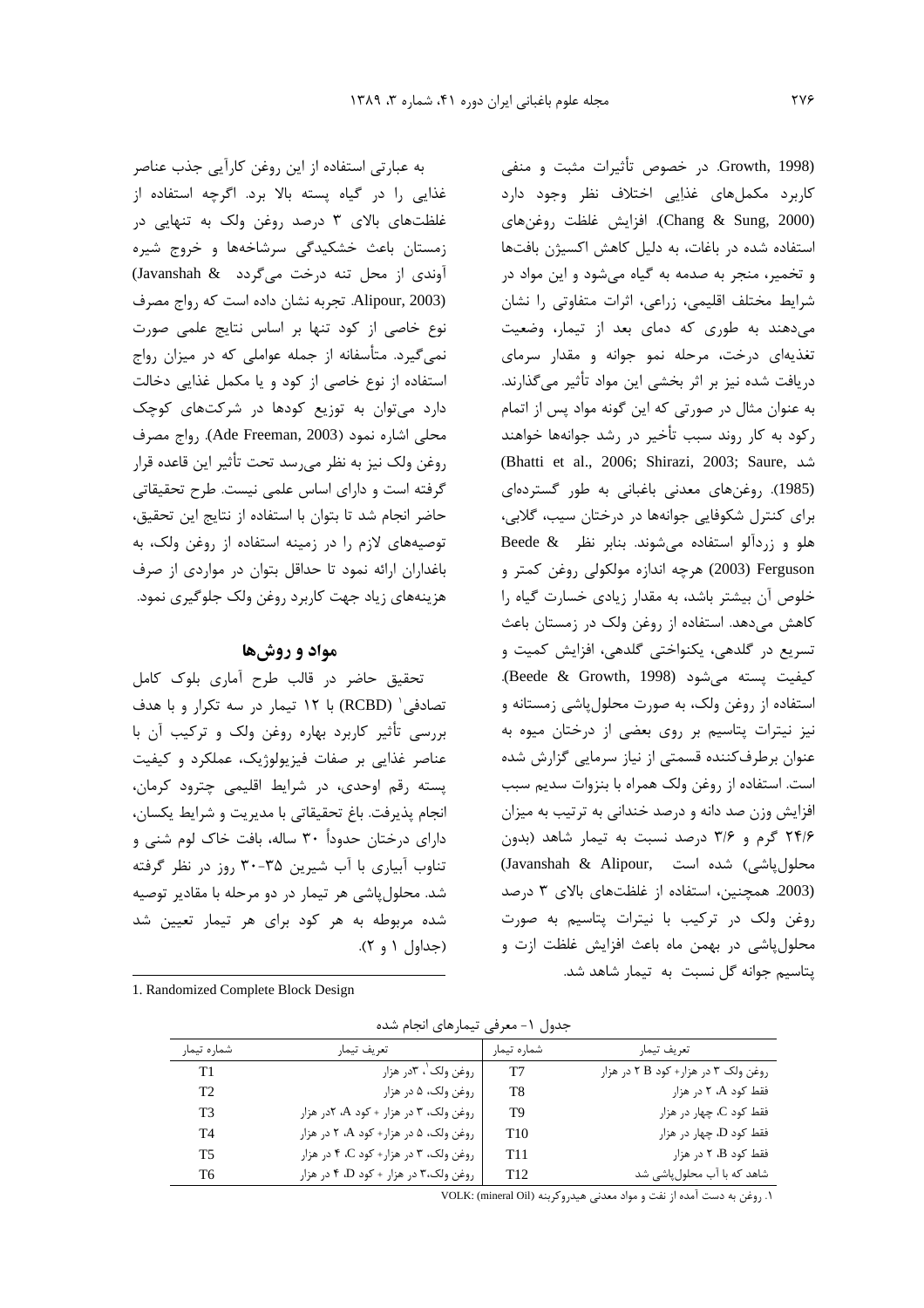| عنوان تيمار | مواد متشكله تيمار                                                                                           |
|-------------|-------------------------------------------------------------------------------------------------------------|
| كودى        |                                                                                                             |
| A           | N:15%, P2O5: 10%, K2O: 31%, MgO :0/1%, B: 0/02%, CU:0/062, Fe: 0/12%, Mn: 0/06%, Zn: 0/062%                 |
| B           | N:2%, Mg:0/3 %, Solfor: 5%, Borom: 0/17%, Copper: 0/05%, Iron: 0/2%, Mn: 0/1%                               |
|             | Zinc:0/5%, Carbon:1/25%, Seaweed: 5%, Giberlin & Ouxin, Betaines, Amino Asid, Vit B $\rightarrow$ trace)    |
| C           | N: 8%, P: 4%, K:, $(Fe + Cu + Mn + Zm \rightarrow EDTA)$                                                    |
| D           | K2O: 70%, P2O5: 40%, N:100%, Mg: 3%, (Mn: 1/3%, Cu: 1%, Zn: 7%, B: 0/2%, Fe: 0/07%, Mo: 0/03% $\rightarrow$ |
|             | <b>EDTA</b>                                                                                                 |

جدول ۲- مشخصات کودهای محلول پاشی شده

اندازهگیری صفات، اطلاعات حاصله در قالب طرح بلوکهای کامل تصادفی به صورت تجزیه مرکب دو ساله با نرمافزار SPSS مورد تجزیه و تحلیل آماری قرار گرفت (SPSS, 1977).

#### نتايج و بحث

با توجه به نتايج جدول ٣ از نظر درصد خنداني بين تیمارها اختلاف معنی داری وجود دارد و تیمارهای ۱۱ و ۹ (کودهای C و B) بیشترین درصد خندانی و تیمارهای ٢ و ١ (غلظتهاى مختلف روغن ولك به تنهايى) کمترین درصد خندانی را دارند. درصد ناخندانی در بین تیمارها اختلاف معنیداری دارد و بیشترین درصد ناخندانی مربوط به تیمارهای ٢ و ١ (غلظتهای مختلف روغن ولک به تنهایی) و کمترین درصد ناخندانی را تیمارهای ۹ و ۱۱ (کودهای C و B) دارند همچنین، بیشترین درصد پوکی مربوط به تیمارهای ۳ و ۶ (مکملهای غذایی + روغن ۳ در هزار ولک) و کمترین درصد پوکی را تیمار شاهد و تیمارهای ۸ و ۱۱ (کودهای A و B) دارند.

 $(B \rvert B)$  ) وزن صد دانه و اونس محصول در تیمار ۱۱ (کود از همه تیمارها بیشتر است و بقیه تیمارها در یک گروه قرار دارند. وزن خشک محصول نیز در تیمار ۶ (کود D همراه با روغن ٣ در هزار ولک) بيشتر از بقيه تيمارها گزارش شد. با توجه به نتايج مقايسه ميانگين (جدول ۴) مشخص میشود که میزان فسفر برگ در بین تیمارها اختلاف معنیداری را دارد به طوری که بیشترین مقادیر مربوط به تیمارهای ۸ و ۹ (کودهای A و C) و کمترین مقادیر مربوط به تیمارهای ۲ و ۴ (روغن ولک ۵ درهزار و روغن ولک ۵ درهزار + کود A) است. مقدار پتاسیم برگ در بین تیمارها اختلاف معنیداری دارد و بیشترین مقدار مربوط به تیمار ۳ (کود A همراه با روغن ۳ در

دمای محیط در هنگام کوددهی به عبارتی زمان مصرف کود یکی از عوامل مهم میزان تأثیر کود بر خصوصیات محصول می باشد (Lamont et al., 1987). با توجه به اهمیت زمان بر میزان تأثیرگذاری تیمارها، محلول پاشی دو زمان انجام شد:

- ۱. اتمام رشد درونبر و استخوانی شدن درونبر که حدوداً ۱۰ اردیبهشت میباشد.
- ۲. زمان شروع رشد جنین که تقریباً ۳۰ اردیبهشت مے باشد.

محلولپاشی در ساعت ٧ صبح در شرايطی كه حداقل دما و حداكثر رطوبت در منطقه حاكم و شرايط برای جذب سطحی در تاج مهیا باشد به حدی انجام شد که تمامی برگهای درخت خیس شوند. در این طرح تحقیقاتی، هر تیمار متشکل از ۵ درخت متوالی بود. بین تیمارها، چند درخت و بین ردیفها، چند ردیف به عنوان حاشیه در نظر گرفته شد. بعد از محلول یاشی مرحله دوم در خرداد ماه، صفات اکوفیزیولوژیک شامل میزان فتوسنتز، هدایت روزنهای، تعرق و دمای سطح برگ توسط دستگاه LCA4<sup>1</sup> و میزان فلورسانس کلروفیل روی سطح برگ با استفاده از دستگاه Opti Scienceences Inc به دست آمد. نمونهگیری برگی در مردادماه از هر واحد آزمایشی به صورت تصادفی انجام و پس از خشک کردن و آمادهسازی، جهت اندازهگیری عناصر به آزمایشگاه خاکشناسی منتقل شد. در زمان برداشت فاکتورهای کمی و کیفی میوه پسته مانند وزن تر با خوشه و فرابر میزان محصول خشک با ترازوی دیجیتال اندازهگیری شد. درصد یوکی نیز به صورت وزنی درصد گرم پسته که به صورت تصادفی انتخاب میشد اندازهگیری گردید. پس از

1. LCA4, ADC, BioScienceentific LTD, UK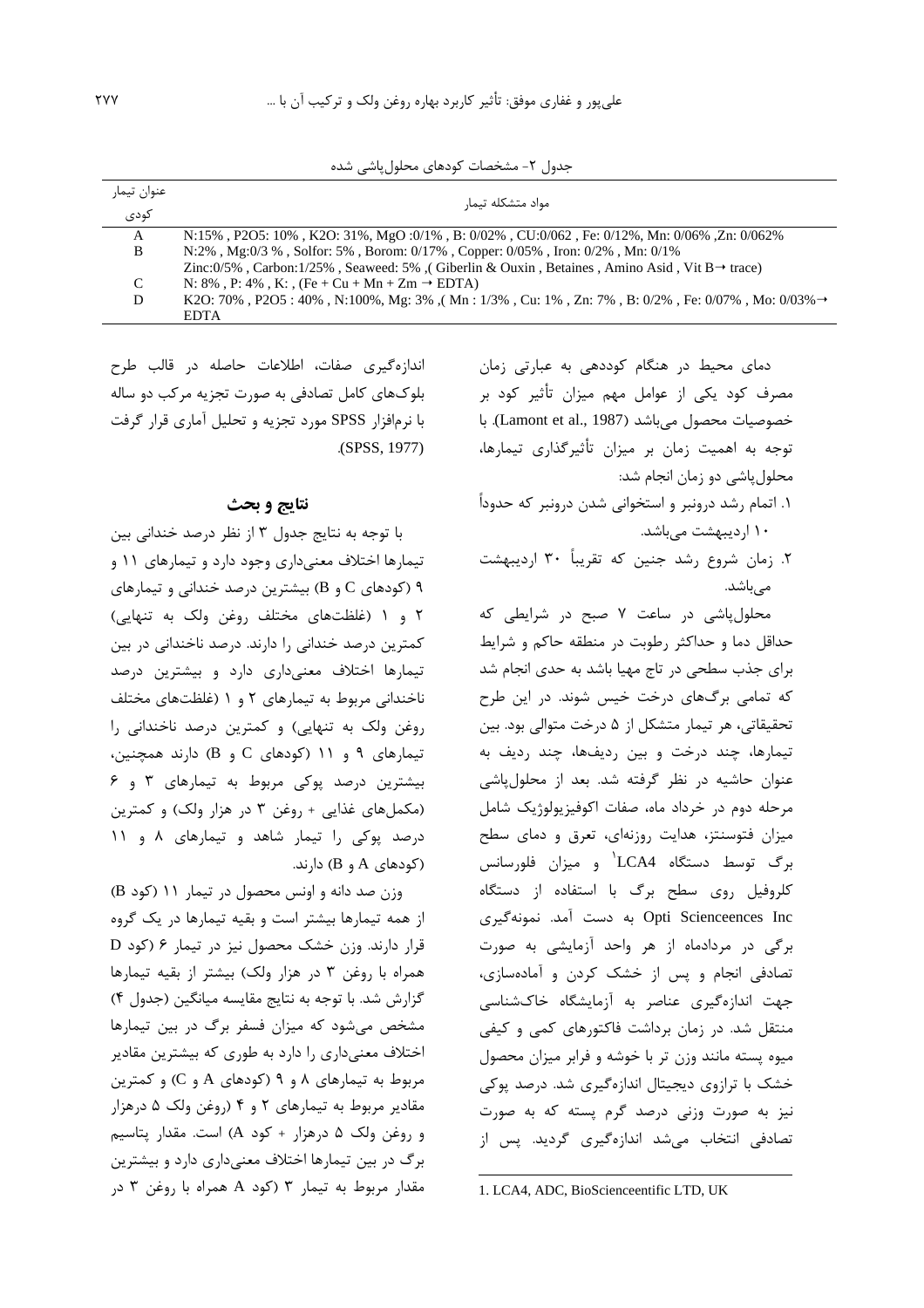هزار ولک) و کمترین مقدار مربوط به تیمار ۸ (کود A) است. مقدار آهن اندازهگیری شده در تیمارهای ۷ و ۳ (روغن ۳ در هزار ولک + کودهای A و B ) از بقیه بیشتر) و در تیمارهای ۱۱ و ۸ (کودهای A و B) از بقیه کمتر است. مقدار روی در تیمارهای ۵ و ۹ (کود C و کود C همراه با روغن ٣ در هزار ولک) بيشتر از بقيه تيمارها و در تیمار شاهد از همه کمتر گزارش شد. مقدار منگنز در تمام تیمارها از تیمار شاهد بیشتر و مقدار مس در تیمارهای ۵ و ۶ (کودهای C و D همراه با روغن ۳ در هزار ولک) از بقیه تیمارها بیشتر و در تیمار شاهد بهطور معنیداری از همه تیمارها کمتر تعیین شد. در جدول ۵ مقایسه میانگین اثر تیمارهای آزمایشی بر خصوصیات اکوفیزیولوژیک درختان پسته آمده است. به طوری که ملاحظه میشود میزان تعرق در تیمار ۶ (کود D همراه با روغن ۳ در هزار ولک) از همه بیشتر و در تیمارهای ۲ و ۳ از بقیه کمتر است. از نظر دمای سطح برگ و هدایت روزنهای در بین تیمارها اختلاف معنیداری وجود ندارد.

از نظر فتوسنتز که مهمترین نقش را در تولید محصول دارد اختلاف بين تيمارها با تيمار شاهد معنى دار است همچنین بیشترین مقادیر فتوسنتز مربوط به تیمارهای ۹ و ۱۱ (کودهای C و B) و کمترین مقادیر فتو سنتز مربوط به تیمارهای ٢ و ۵ (کود C همرا ه با روغن ولک ٣ در هزار و روغن ولک ۵ در هزار) است. نتیجه مهم اینکه، کاربرد کود چه به تنهایی و چه همراه با روغن ولک از نظر آماری تفاوت معنیداری بین تیمارها از نظر میزان فتوسنتز حداکثر مشاهده نشد.

در جداول ۳، ۴ و ۵، اثرات محلول یاشی با مکمل های غذایی به تنهایی و همراه با روغن ولک ۳ در هزار بر خصوصیات مورد مطالعه مقایسه شده است. به طوری که مشاهده می شود اختلاط مکمل های غذایی با روغن ولک باعث كاهش درصد خندانى و افزايش درصد ناخندانى و یوکی در محصول میشود. مقدار آهن اندازهگیری شده بطور معنے داری در تیمارهایے که مکمل غذایی با روغن ولک مخلوط شده است بیشتر گزارش شد. مقدار فتوسنتز در تیمارهایی که مکمل غذایی با روغن ولک مخلوط شده است به طور معنی داری کمتر است.

در جدول ۶، اثرات غلظتهای مختلف روغن ولک برخصوصيات مورد مطالعه با شاهد مقايسه شده است. بطوريكه مشاهده مى شود استفاده از روغن ولك باعث کاهش درصد خندانی و بالا رفتن درصد ناخندانی و درصد یوکی محصول نسبت به تیمار شاهد شده است. از نظر میزان عناصر فسفر و پتاسیم اندازهگیری شده در برگ درختانی که به آنها روغن ولک پاشیده شده بود اختلاف معنیداری با شاهد مشاهده نمیشود ولی از نظر میزان عناصر آهن، روی، منگنز و مس اختلاف معنیدار است و مقدار آنها در تیمار شاهد کمتر از دو تیمار دیگر است. از نظر خصوصیات اکوفیزیولوژیک، میزان فتوسنتز در تیمارهایی که به آنها روغن ولک پاشیده شده است به طور معنیداری نسبت به شاهد کمتر است ولی نسبت فلورسانس متغیر به ماکزیمم شاهد از تیمارهای دیگر كمتر است.

جدول ۳- مقایسه میانگین اثر تیمارهای آزمایشی بر خصوصیات کمی و کیفی میوه پسته

| وزن خشک           |                                                        |                         |                                  |                                                                               |                             |                                             | شماره         |  |
|-------------------|--------------------------------------------------------|-------------------------|----------------------------------|-------------------------------------------------------------------------------|-----------------------------|---------------------------------------------|---------------|--|
| محصول (Kg)        | اونس دانه                                              | وزن صد دانه             | درصد یوکی                        | درصد ناخندانی                                                                 | در صد خندانی                | اسم تیمار                                   | تيمار         |  |
| ۱۵۹۴b             | $\mathsf{Y}\wedge\mathsf{A}\cdot\mathsf{ab}$           | $\cdots$ $\mathsf{rab}$ | <b>A/A</b> Aab                   | $f$ / $\Delta$ $\lambda$ ab                                                   | $fY/Y$ $c$                  | ۳ درهزار ولک                                |               |  |
| $\lambda$ ۴۳ $b$  | $\mathbf{Y} \mathbf{9} / \cdot \mathbf{Y}$ ab          | $99/8$ ab               | $9/(\lambda \delta)$             | $\Delta$ 1/۶۴a                                                                | $f''$ over the $f''$        | ۵ در هزار ولک                               | ٢             |  |
| <b>TYYYb</b>      | $\mathbf{r} \cdot \mathbf{r} \cdot \mathbf{v}$ a       | 99/00ab                 | $\cdot$ / $\cdot$ $\mathsf{rab}$ | $f$ · $\Delta \lambda abcC$                                                   | $f \frac{q}{r}$             | کود A + ۳ در هزار ولک                       | $\mathbf{r}$  |  |
| ۱۸۵۱b             | $\mathbf{Y}^{\mathsf{q}}\cdot\mathbf{V}$ ab            | $4\lambda/4$ rab        | V/18b                            | $\uparrow \Delta / \setminus abc$                                             | $\Delta V/\Delta F$ abc     | کود A + ۵ در هزار ولک                       | $\mathbf{r}$  |  |
| $\lambda$ ۳۴ $b$  | $\mathbf{Y} \mathbf{9} / \mathbf{Y} \cdot \mathbf{ab}$ | $9A/9$ rab              | $9/9 \cdot b$                    | $\mathsf{r}\wedge\mathsf{r}\wedge\mathsf{r}\wedge\mathsf{a}\wedge\mathsf{c}$  | $\Delta f/\Delta$ abc       | کود $\mathsf{C}$ + $\mathsf{C}$ در هزار ولک | ۵             |  |
| rr19A             | $\mathbf{Y} \mathbf{9} / \mathbf{Y} \cdot \mathbf{ab}$ | $9V/\Delta \cdot ab$    | 11/44a                           | $\mathbf{r} \cdot \mathbf{v} \cdot \mathbf{b}$ c                              | $\Delta$ 9/۴۱abc            | کود P + D در هزار ولک                       | ۶             |  |
| ۱۶۶۲b             | $Y_A$ $Y_A$                                            | 99/9rab                 | $V/\tau \cdot b$                 | $\mathbf{r}$ $\mathbf{v}$ $\mathbf{v}$ $\mathbf{a}$ $\mathbf{b}$ $\mathbf{c}$ | $\Delta\Delta/\text{A}$ abc | کود B + ۳ در هزار ولک                       | $\mathsf{v}$  |  |
| 19.9 <sub>b</sub> | ۲۹/۷۳ab                                                | 99/8ab                  | Y/FYb                            | $f \cdot \Delta V$ abc                                                        | $\Delta$ \/Y \ abc          | کود A                                       | Λ             |  |
| <b>A</b>          | <b>TA/FVab</b>                                         | $\cdots$ ab             | $V/FA$ ab                        | $\mathbf{r} \cdot \mathbf{y}$ \ bc                                            | $51/\lambda$ ab             | $C$ کود                                     | ٩             |  |
| 14f1b             | Y9/Frab                                                | ۹۸ab                    | $\gamma$ ab                      | $f$ / $\lambda$ ab                                                            | $f\uparrow/\lambda f$ bc    | کود D                                       | $\mathcal{L}$ |  |
| 19A               | $\mathsf{Y} \wedge \mathsf{Y} \cdot \mathsf{Y}$        | $\cdot$ $\sqrt{a}$      | $V/\Delta$ \ab                   | ΥΛ/ΛΔΟ                                                                        | 557/57a                     | $B$ کود                                     | $\setminus$   |  |
| ۱۹۵۷b             | <b>YA/YYab</b>                                         | 99/Yaab                 | $V/\cdot 9b$                     | $\mathbf{r}$ \/ffbc                                                           | $51/F$ Fabc                 | شاهد                                        | $\lambda$     |  |
|                   |                                                        |                         |                                  |                                                                               |                             |                                             |               |  |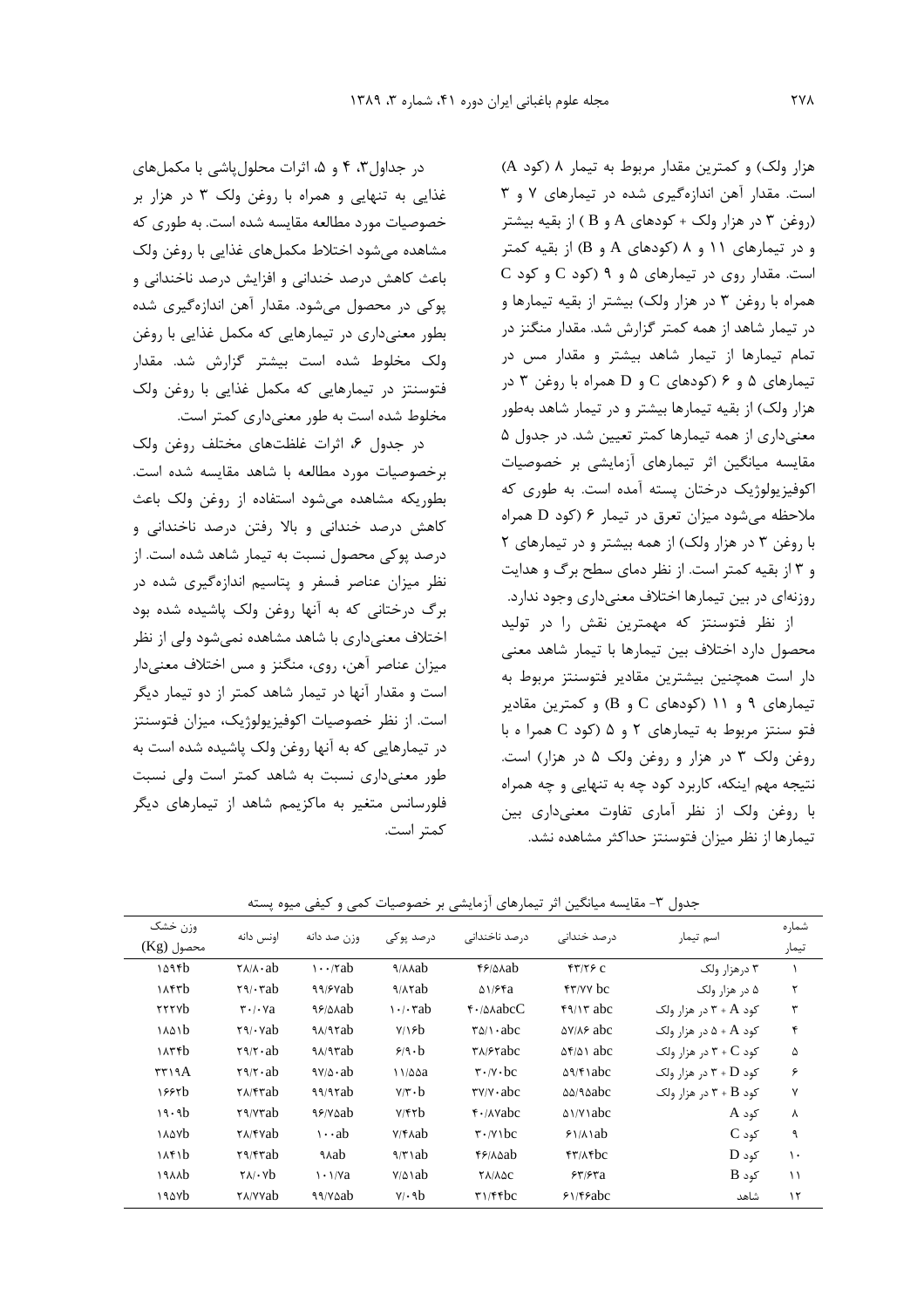| میزان مس                            | ميزان منگنز                        | میزان روی                       | ميزان آهن                        | ميزان پتاسيم                             | ميزان فسفر                                                                  |                                       | شماره         |
|-------------------------------------|------------------------------------|---------------------------------|----------------------------------|------------------------------------------|-----------------------------------------------------------------------------|---------------------------------------|---------------|
| برگ (ppm)                           | بر گ (ppm)                         | بر گ (ppm)                      | برگ (ppm)                        | برگ (./)                                 | برگ (./)                                                                    | اسم تیمار                             | تيمار         |
| 9/abc                               | 54/18                              | $\lambda$ /9 $\Delta$ bcd       | <b>Mabcd</b>                     | $\cdot$ / $\forall$ ۳۳ $\mathbf{b}$      | $\cdot$ / $\gamma$ abc                                                      | ۳ در هزار ولک                         |               |
| rrabcd) ا                           | $91/\Delta a$                      | $\gamma$ / $\epsilon$ bcd       | $\mathsf{Y} \cdot \mathsf{habc}$ | .1999ab                                  | $\cdot$ /11 $\lambda$ c                                                     | ۵ در هزار ولک                         | ٢             |
| $\frac{11}{4}$ vabc                 | 55/18a                             | $\cdot$ /۴۵ $bd$                | $Y \land Yab$                    | $1/11$ Ya                                | $\cdot$ / $\uparrow$ $\uparrow$ $\uparrow$ $\uparrow$ $\uparrow$ $\uparrow$ | کود A + ۳ در هزار ولک                 | ٣             |
| $\lambda/\lambda$ ۳cd               | 54a                                | $V/9 \lambda c d$               | $\Delta \alpha$                  | $\cdot$ /9ab                             | $\cdot$ /1190                                                               | کود A + A در هزار ولک                 | ۴             |
| 11/AVa                              | $\Delta\Delta/\lambda \text{ab}$   | ра/лла                          | <b>IAY/Tabcd</b>                 | $\cdot$ / $\lambda \wedge \mathbf{r}$ ab | $\cdot$ / $\mathsf{rrbc}$                                                   | کود $C \rightarrow Y + C$ در هزار ولک | ۵             |
| 11/1ab                              | ∆∧ab                               | <b>A/Asbcd</b>                  | 197/0abcd                        | $\cdot$ / $\wedge$ ab                    | $\cdot$ / $\gamma$ reabc                                                    | کود P + D در هزار ولک                 | ۶             |
| ۱۰/۵۲abc                            | 51/18a                             | $17/6$ obc                      | $rr \cdot a$                     | $\cdot$ /918ab                           | $\cdot$ /\ $\land$ rab                                                      | کود R + B در هزار ولک                 | $\mathsf{v}$  |
| $\frac{1}{\delta}$                  | $\Delta$ ۶/ $\Delta$ ab            | ٩bcd                            | $\Delta f/\Delta c d$            | .98                                      | $\cdot$ / $\lambda$ a                                                       | کود A                                 | Λ             |
| r ۰/۳۷abcd                          | $\Delta \mathbf{r}/\mathbf{r}$ vab | <b>18/07a</b>                   | <i><u>NYVVbcd</u></i>            | $\cdot$ /YY $\lambda$ ab                 | $\cdot$ / $\lambda$ rab                                                     | $C_0$ کود                             | ٩             |
| $\cdot$ /vabcd                      | $\Delta f$ /97ab                   | $\cdot$ / $\cdot$ $\lambda$ bcd | 18A/Bbcd                         | $\cdot$ / $\mathbf{r}$ rra               | $\cdot$ / $\vee$ $\triangle$ $abc$                                          | $D_0$ کود                             | $\mathcal{L}$ |
| $\cdot$ /\rabcd                     | 57/17a                             | ۱۳/۶۸b                          | 149/4                            | ١ab                                      | $\cdot$ /\fabc                                                              | $B$ کود                               | $\setminus$   |
| $\lambda$ / $\epsilon$ $\epsilon$ d | $f\gamma/\gamma$                   | 9/7 b                           | 151/2                            | $1/1$ $\vee$ $ab$                        | $\cdot$ / $\gamma$ Aabc                                                     | شاهد                                  | $\gamma$      |

جدول ۴- مقایسه میانگین اثر تیمارهای آزمایشی بر میزان عناصر غذایی برگ

آنها مخلوط مكمل غذايي و روغن ولک پاشيده شده نشان دهنده عدم مصرف آهن توسط گیاه میباشد. بر اساس نتایج جداول ۵ و ۶ مخلوط شدن مکملهای غذایی با روغن ولک به علت کاهش میزان فتوسنتز باعث كاهش خصوصيات كيفى محصول مى شود. از طرفى بالاتر بودن میزان عناصر غذایی در برگ درختانی که با روغن ولک تنها و یا مخلوط با مکملهای غذایی محلول یاشی شدهاند می تواند به دلیل تثبیت عناصر غذایی به واسطه روغن ولک در برگ و عدم مصرف عناصر در چرخه فتوسنتز گیاه باشد. بر طبق گزارش Beede & Ferguson (2003) اثر روغن ولک در شکست رکود به دلیل واکنش گیاه به یک تنش متوسط میباشد که در این حالت گیاه برای تنفس بهتر، سوخت و ساز را بالا برده تا بتواند روغن را تجزيه كند و اين افزايش فعالیت باعث آغاز زود هنگام رشد جوانهها میگردد. با توجه به این که تحقیقات این دانشمندان بر روی رقم كرمان و پايههاى انتيگريما، آتلانتيكا، UCBI و UCBII و در شرایط آب و هوایی ایالات متحده آمریکا صورت گرفته و با شرایط آزمایشی ما چه از لحاظ وضعیت آب و هوايي، اقليم، نوع جنسيت درختان مورد مطالعه متفاوت بوده لذا بررسی مکانیسم اثر روغن ولک در مطالعات (Beede & Ferguson, 2003) . بعدى لازم است

اما آنچه ما در این تحقیق یافتیم نشان داد که روغن ولک به تنهایی و در ترکیب با عناصر غذایی تأثیری بر

بر اساس نتایج جداول ۳ تا ۵ مشخص می شود که مصرف مکملهای غذایی به تنهایی میتواند باعث افزایش درصد خندانی و کاهش درصد ناخندانی و پوکی در محصول گردد ولی اختلاط آنها با روغن ولک در فصل بهار بر روی خصوصیات کیفی محصول اثر منفی دارد همچنین اختلاط روغن ولک با مکملهای غذایی باعث کاهش درصد خندانی و افزایش درصد ناخندانی و پوکی در محصول می شود. اختلاف بین درصدها بستگی به عناصر موجود در مکملهای غذایی دارد. در این تحقیق کودهای B و C درصد خندانی بیشتر و درصد ناخندانی و پوکی کمتری را دارند که میتوان نتیجه گرفت که برای درختان پسته مناسبتر هستند. چون وزن صد دانه، اونس و وزن خشک محصول در بین تیمارها اختلاف زیادی را نشان نمیدهد می توان نتیجه گرفت که این عوامل تحت تأثير تيمارهاي اين تحقيق قرار ندارند. نتايج جدول ۵ مشخص مي كند كه روغن ولك باعث كاهش فتوسنتز برگ مىشود كه همين موضوع مىتواند بر روی صفات کیفی محصول تأثیر داشته باشد. از آنجاییکه مصرف آهن با فتوسنتز رابطه مستقیم دارد و بر اساس نتایج جدول ۴ مقدار آهن در برگ درختانی که با مکمل غذایی به تنهایی محلولپاشی شدهاند کمتر است، کمتر بودن میزان آهن در برگ می تواند نشان دهنده جذب بیشتر آن برای تولید محصول و بالعکس بیشتر بودن مقدار آهن در برگ درختانی که به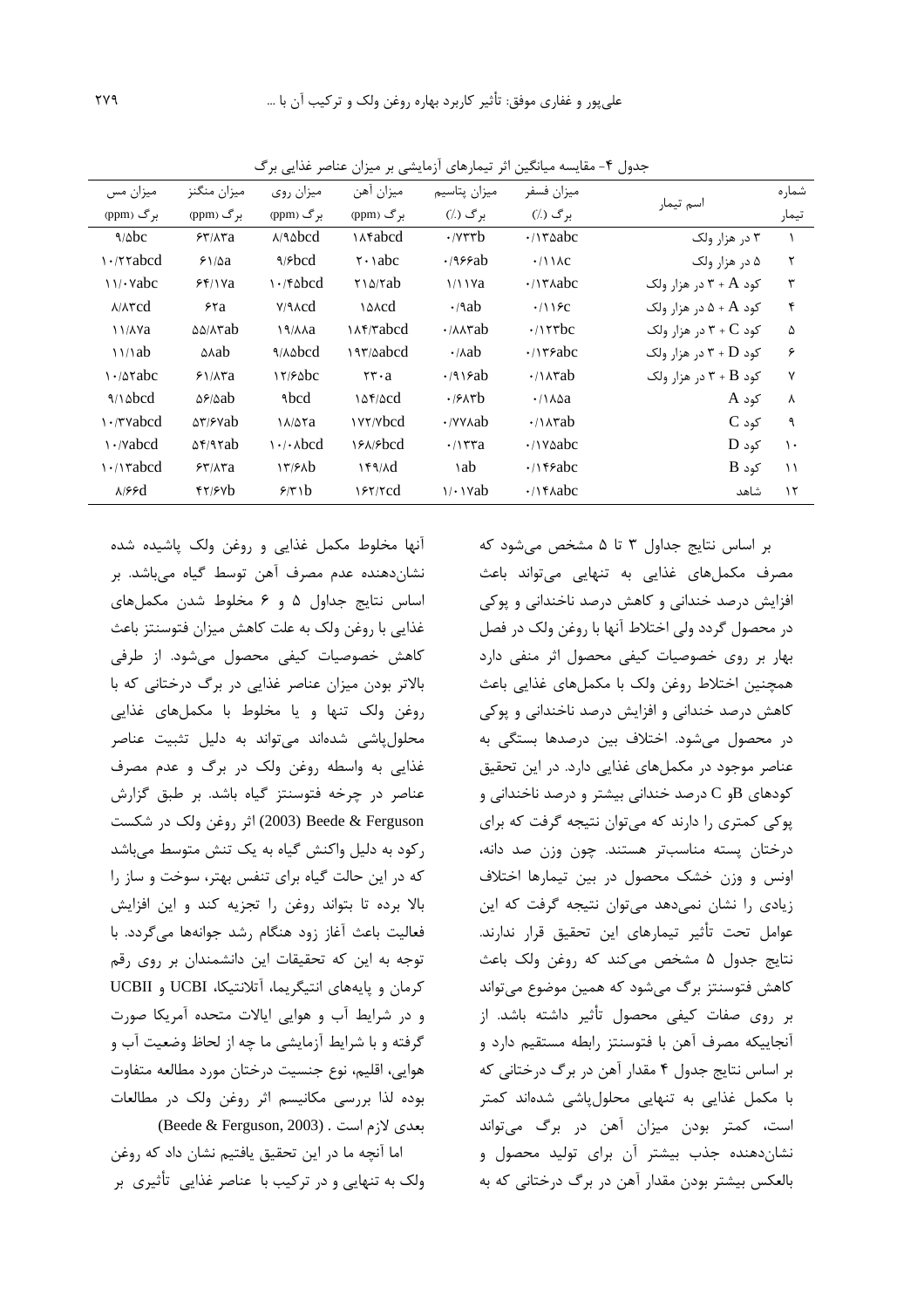| Fv/fm                                                | فلور سانس<br>ماكزيمم (fm)  | فلور سانس<br>متغیر (fv)                                                                                                                                                                                                                                                                                                | فتوسنتز<br>(umolm <sup>-2</sup> S <sup>-1</sup> ) | دمای سطح هدایت روزنهای<br>(umolm <sup>-2</sup> S <sup>-1</sup> ) | بر گ (°C)                                             | تعرق                                     | اسم تیمار                             | شمار ه<br>تيمار |
|------------------------------------------------------|----------------------------|------------------------------------------------------------------------------------------------------------------------------------------------------------------------------------------------------------------------------------------------------------------------------------------------------------------------|---------------------------------------------------|------------------------------------------------------------------|-------------------------------------------------------|------------------------------------------|---------------------------------------|-----------------|
| W۸۷ab∨۰                                              | ۶۵۵a                       | $\Delta V/Y$ ab                                                                                                                                                                                                                                                                                                        | $1/9$ rcd                                         | $\cdot$ $\cdot$ $\epsilon$ a                                     | $\frac{8}{2}$                                         | $\tau/\tau\tau$ ab                       | ۳ در هزار ولک                         |                 |
| $\cdot$ / $\vee$ $\triangle$ ab                      | $YV\Lambda/\lambda$        | $\Delta$ \f/ $\Delta$ ab                                                                                                                                                                                                                                                                                               | $1/9$ \cd                                         | $\cdot$ / $\cdot$ $\Delta$ \ a                                   | $\frac{8}{2}$                                         | Y/95b                                    | ۵ در هزار ولک                         | ٢               |
| $\cdot$ / Y $\Delta$ $\epsilon$ ab                   | $\Delta$ 98/4 ab           | $f\Delta$ \/ $\epsilon$ bc                                                                                                                                                                                                                                                                                             | Y/YYbcd                                           | $\cdot$ / $\cdot$ $\Delta$ $\tau$ a                              | $\frac{8}{2}$                                         | $\gamma$                                 | کود A + ۳ در هزار ولک                 | ٣               |
| $\cdot$ / $\wedge$ $\wedge$ a                        | $9\lambda$ $9/8a$          | $\Delta\Delta\Delta$ / $\tau$ a                                                                                                                                                                                                                                                                                        | $\gamma \wedge \text{c}$                          | $\cdot$ / $\cdot$ $\epsilon$ $\tau$ a                            | $\mathbf{r}$ $\mathbf{r}$ / $\mathbf{r}$ $\mathbf{a}$ | $\mathbf{r}/\mathbf{v}$ ab               | کود A + ۵ د, هزا <sub>ر و</sub> لک    | $\mathbf{r}$    |
| $\cdot$ / $\vee$ 9 $\tau$ a                          | $\Delta$ 9 $\sqrt{V/V}$ ab | $f$ $\frac{1}{2}$ $\frac{1}{2}$ $\frac{1}{2}$ $\frac{1}{2}$ $\frac{1}{2}$ $\frac{1}{2}$ $\frac{1}{2}$ $\frac{1}{2}$ $\frac{1}{2}$ $\frac{1}{2}$ $\frac{1}{2}$ $\frac{1}{2}$ $\frac{1}{2}$ $\frac{1}{2}$ $\frac{1}{2}$ $\frac{1}{2}$ $\frac{1}{2}$ $\frac{1}{2}$ $\frac{1}{2}$ $\frac{1}{2}$ $\frac{1}{2}$ $\frac{1}{2$ | $\frac{1}{\Delta}$                                | $\cdot$ / $\cdot$ ۶۴a                                            | ۳۵/۱۶a                                                | $\frac{1}{2}$                            | کود $C \rightarrow Y + C$ در هزار ولک | ۵               |
| ۷۹۶a .                                               | $\Delta$ 94/v ab           | $\gamma \Delta \gamma$ abc                                                                                                                                                                                                                                                                                             | $\forall x$ \ bcd                                 |                                                                  | ۳۵/۷۶a                                                | $\mathbf{y}/\mathbf{z}$ a                | کود P + D در هزار ولک                 | ۶               |
| y۲۵bc                                                | $\Delta$ ۳۷/۱ $bc$         | $\frac{4}{11}$                                                                                                                                                                                                                                                                                                         | $1/9 \triangle c d$                               |                                                                  | ۳۵/۴۵a                                                | $\frac{r}{v}$                            | کود R + B در هزار ولک                 | $\mathsf{v}$    |
| $\cdot$ /Y $\wedge$ ab                               | $5\lambda\frac{5}{4}$      | ATA ab                                                                                                                                                                                                                                                                                                                 | $\tau/\tau v$ ab                                  | $\cdot$ / $\cdot$ Aa                                             | $\mathbf{r}\mathbf{r}/\mathbf{r}\mathbf{s}$ a         | $\tau$ /۴۵ ab                            | کود A                                 | Λ               |
| $\cdot$ / $\vee$ $\triangle$ $\triangle$ $\triangle$ | $\Delta$ 91/6 abc          | $f f \wedge f b c$                                                                                                                                                                                                                                                                                                     | $\mathfrak{f}/\mathfrak{f}a$                      | $\cdot$ / $\cdot$ $\epsilon$ $\epsilon$ a                        | ۳۵/۵۶a                                                | $\mathbf{r}/\mathbf{r} \cdot \mathbf{a}$ | $C$ کود                               | ্ণ              |
| $\cdot$ /v $\vee$ ab                                 | $557/1$ ab                 | $f$ 97/ $\land$ ab                                                                                                                                                                                                                                                                                                     | Y/FYbcd                                           | $\cdot$ / $\cdot$ ۶۷a                                            | $\mathbf{r}_{\Delta}$                                 | $\tau$ /۴۶ ab                            | $D_2$ کود                             | $\cdot$         |
| $\cdot$ $\wedge \cdot$ fa                            | $54.10$ ab                 | $\Delta$ $\cdot$ $\Delta$ / $\gamma$ ab                                                                                                                                                                                                                                                                                | $\frac{r}{\Delta}$ ab                             | $\cdot \cdot \cdot$ ra                                           | ۳۵۹۵a                                                 | $\tau/\tau \Delta$ ab                    | $B$ کود                               | $\rightarrow$   |
| .1949c                                               | f9.7C                      | TTY/Ad                                                                                                                                                                                                                                                                                                                 | Y/FAbcd                                           | $\cdot$ / $\cdot$ $\Delta$ Ya                                    | $\mathbf{r}$ $\epsilon$ / $\mathbf{r}$ $\mathbf{r}$ a | $\frac{1}{2}$                            | شاهد                                  | $\gamma$        |

جدول ۵- مقایسه میانگین اثر تیمارهای آزمایشی بر خصوصیات اکوفیزیولوژیک درختان پسته

جدول ۶- مقايسه ميانگين اثر غلظتهاى مختلف روغن ولک بر خصوصيات مورد مطالعه

| روغن ۳ در هزار ولک              | روغن ۵ درهزار ولک                     | شاهد                                   | تيمار                          |
|---------------------------------|---------------------------------------|----------------------------------------|--------------------------------|
| $f''/f$ b                       | f''                                   | 91/6a                                  | درصد خندانی                    |
| $f$ / $\lambda$ a               | $\Delta$ $\sqrt{2}$ a                 | $\mathbf{r} \mathbf{1} / \mathbf{r}$ b | د, صد ناخندانے ِ               |
| $9/AA$ a                        | 9/17a                                 | $V/\cdot$ 9 b                          | در صد یو کے                    |
| $Y$ $\Lambda$ / $\Lambda$ a     | ۲۹ a                                  | $Y$ $\Lambda$ / $Y$ a                  | اونس                           |
| $\cdot$ / $\mathcal{r}\Delta a$ | $\cdot$ /11 $\lambda$ b               | $\cdot$ / $\uparrow$ Aa                | میزان فسفر برگ                 |
| $\cdot$ / $\forall$ rb          | $\cdot$ /96a                          | $\cdot$   $\cdot$   a                  | میزان پتاسیم برگ               |
| <b>\Afab</b>                    | $\mathsf{r}\cdot\mathsf{r}\mathsf{a}$ | ۱۶۲b                                   | میزان آهن برگ                  |
| $\lambda$ /۹۵b                  | 9/6a                                  | 5/5                                    | میزان روی برگ                  |
| 55/4a                           | $51/\Delta a$                         | $f\gamma/\gamma b$                     | میزان منگنز برگ                |
| $9/\Delta a$                    | $\cdot$ $\alpha$                      | <u>۳۱۶۶b</u>                           | میزان مس برگ                   |
| $\mathbf{r}$ / $\mathbf{r}$ ra  | ۲/۹۶a                                 | $\frac{1}{2}$                          | ميزان تعرق                     |
| 1/97b                           | 1/91b                                 | $Y/F\lambda a$                         | ميزان فتوسنتز                  |
| $\cdot$ / $\vee$ $\wedge$ $a$   | $\cdot$ /Yaa                          | $\cdot$ / $\circ$ $\forall$ b          | نسبت فلورسانس متغير به ماكزيمم |

خصوصیات اکوفیزیولوژیک پسته نداشت و برخلاف نظر باغداران، روغن ولک به عنوان یک مویان و تسهيل كننده جذب نمى تواند جذب عناصر را بهبود ببخشد، در این آزمایش استفاده از روغن ولک حداقل بر روی خصوصیات فتوسنتزی و خصوصیات کمی و کیفی محصول پسته بی¤أثیر بوده و از آنجایی که عملکرد محصول نهایی در هر درخت به میزان فعالیت فتوسنتزی و ساخت متابولیتها دارد، بنابراین میتوان گفت اگرچه روغن ولک در جذب برخی از عناصر غذایی تأثیر داشت اما از آنجایی که این مقدار بهبود در جذب عناصر نتوانست خصوصیات فتوسنتزی و خصوصیات کمی و

كيفي محصول را بهبود ببخشد مىتوانيم نتيجه بگيريم که کاربرد روغن ولک با توجه به هزینه بالا مفید و اقتصادی نمی،باشد.

پیشنهادات

- ١. كاربرد مكملهاى غذايى براى بهبود كيفيت محصول توصيه ميشود.
- ۲. از اختلاط روغن ولک با مکملهای غذایی پرهیز شود.

۳. مطالعه مکانیسم اثر دما، رطوبت و سایر فاکتورهای اقلیمی بر تأثیرگذاری روغنهای معدنی چون ولک در تحقیقات آینده قابل توجه به نظر مے رسد.